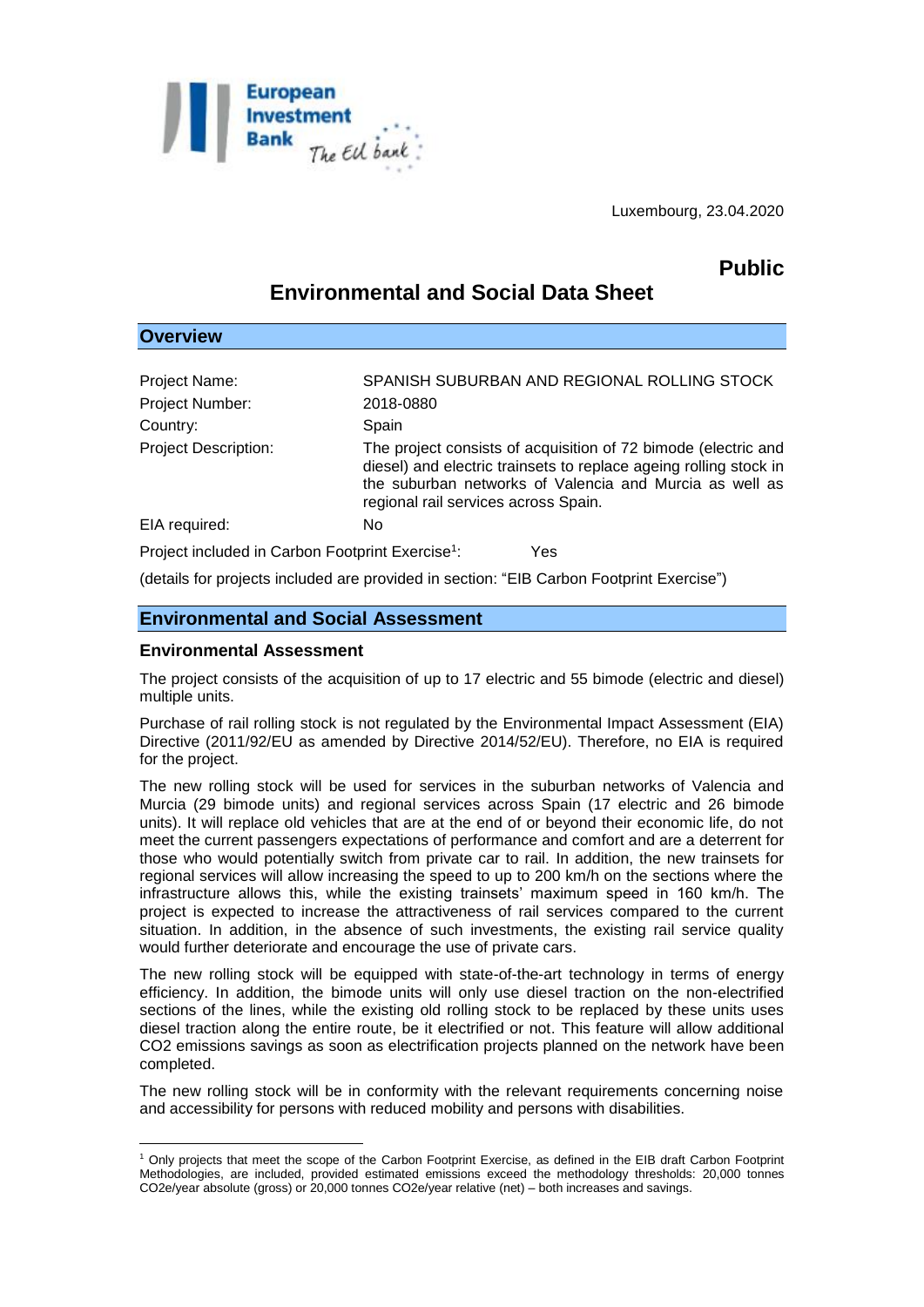

Luxembourg, 23.04.2020

The maintenance of the new rolling stock will be carried out in several new and existing depots, some of which will be extended and modernised. In particular, this includes construction of new depots in Badajoz (ongoing) and Almería (planned), and planned extension of the existing depots in Irún, Santander and Valencia. The works of construction and extension of depots are not yet fully defined and may fall within the scope of the EIA Directive. The construction and the extension of the depots is expected to be carried out within the area currently occupied by the railway, and there will be no additional land take. These works of construction, extension or modernisation of depots are not planned to be financed by the Bank as part of this operation.

The replaced rolling stock will be scrapped by companies specifically authorised for this activity.

### **EIB Carbon Footprint Exercise**

The project is included on the following basis:

Estimated annual greenhouse gas emissions from the use of the project in a typical year of operation over a 30-year operating assessment period:

- Forecast absolute (gross) emissions are about 34,000 tonnes of CO2 equivalent; and
- Forecast emissions savings are about 9,000 tonnes of CO2 equivalent.

The project assessment boundaries are:

- In the absolute case: the new rolling stock operating on the corresponding rail network.
- In the baseline case: the existing rolling stock operating on the same lines. On a conservative basis, the Carbon Footprint exercise has not taken into account any potential modal shift diverted to road in the absence of investment.

The forecasts in the baseline and absolute cases are based on project specific assumptions about fuel and electrical energy consumption of rail operations, as well as share of electric traction for bimode trains.

For the annual accounting purposes of the EIB Carbon Footprint, the project emissions will be prorated according to the EIB lending amount signed in that year, as a proportion of project cost.

These forecasts may differ from those of the Promoter due to different assumptions, boundaries and baselines.

#### **Conclusions and Recommendations**

The project is expected to prevent modal shift from rail to road. By comparison with the "without project" scenario, in which the quality of rail services would deteriorate, it will thus result in a higher modal share of rail. The project is expected to have positive environmental impact in terms of safety, accessibility of transport, energy savings, air pollution, noise and CO2 emissions.

The Promoter shall undertake to submit evidence of compliance of the construction of the new and extension of the existing depots used for maintenance of the project rolling stock with the applicable Directives, in particular the EIA (Directive 2011/92/EU) and Habitats (Directive 92/43/EEC). For the ongoing works this will be required prior to the first disbursement of the loan.